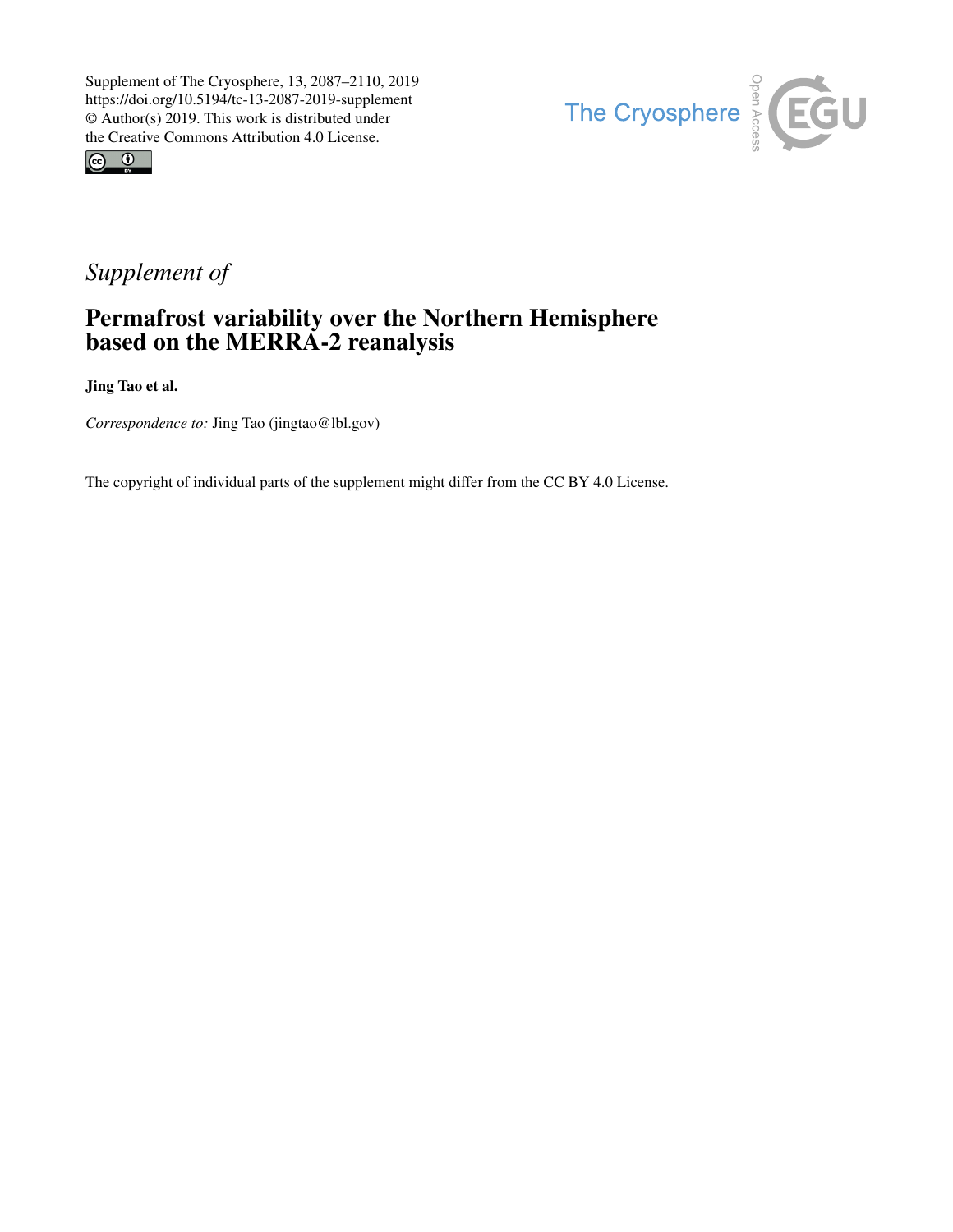**Uncertainty of the Sampling Mean.** Statistically, the measurement uncertainty over a sampling area is the uncertainty of the average at the related scale. That is, the uncertainty of the ALT average (over the sampling area) is the standard deviation normalized by the square root of sampling size according to the Central Limit Theorem (CLT). Specifically, given M measurements of ALT within a certain sampling area, one can randomly draw K measurements to compute an averaged  $ALT (ALT_{avg})$ ; by repeating such random sampling procedure by N times, one will have N independent  $ALT_{avg}$  values. If K and N both are sufficiently large, those N independent ALTavg values will form a normal distribution with a mean close to the mean of all measurements, and a standard deviation related to the sampling size K, i.e., sigma/sqrt(K) where sigma is the standard deviation of the M measurements. For example, given a spatial standard deviation of  $\sim 0.1$  m within CALM sites at the 100 m  $\times$  100 m scale and the fact that  $\sim 100$ measurements are available at each such site, the uncertainty estimate of the average is about 0.01  $m (= 0.1/\sqrt{100}).$ 

**Uncertainty Propagation.** The measurement uncertainty is tightly associated with the sampling area and thus is scale-dependent. To estimate the total uncertainty propagated from small to large scales, we employed the method of [Schaefer et al. \(2015\)](#page-4-0) by adding in quadrature the uncertainty components from each involved scale/level.

**Uncertainty of AirMOSS retrievals.** For AirMOSS retrievals, the overall uncertainty is the quadrature sum of two-level uncertainties, i.e., the retrieving uncertainty at AirMOSS native resolution (20 m  $\times$  60 m) and the uncertainty of mean ALT retrieval over the model grid cell (i.e., the standard deviation of ALT retrievals normalized by the sampling size). Due to the small spatial variability and large sample size (i.e., considering the number of pixels at 20 m  $\times$  60 m resolution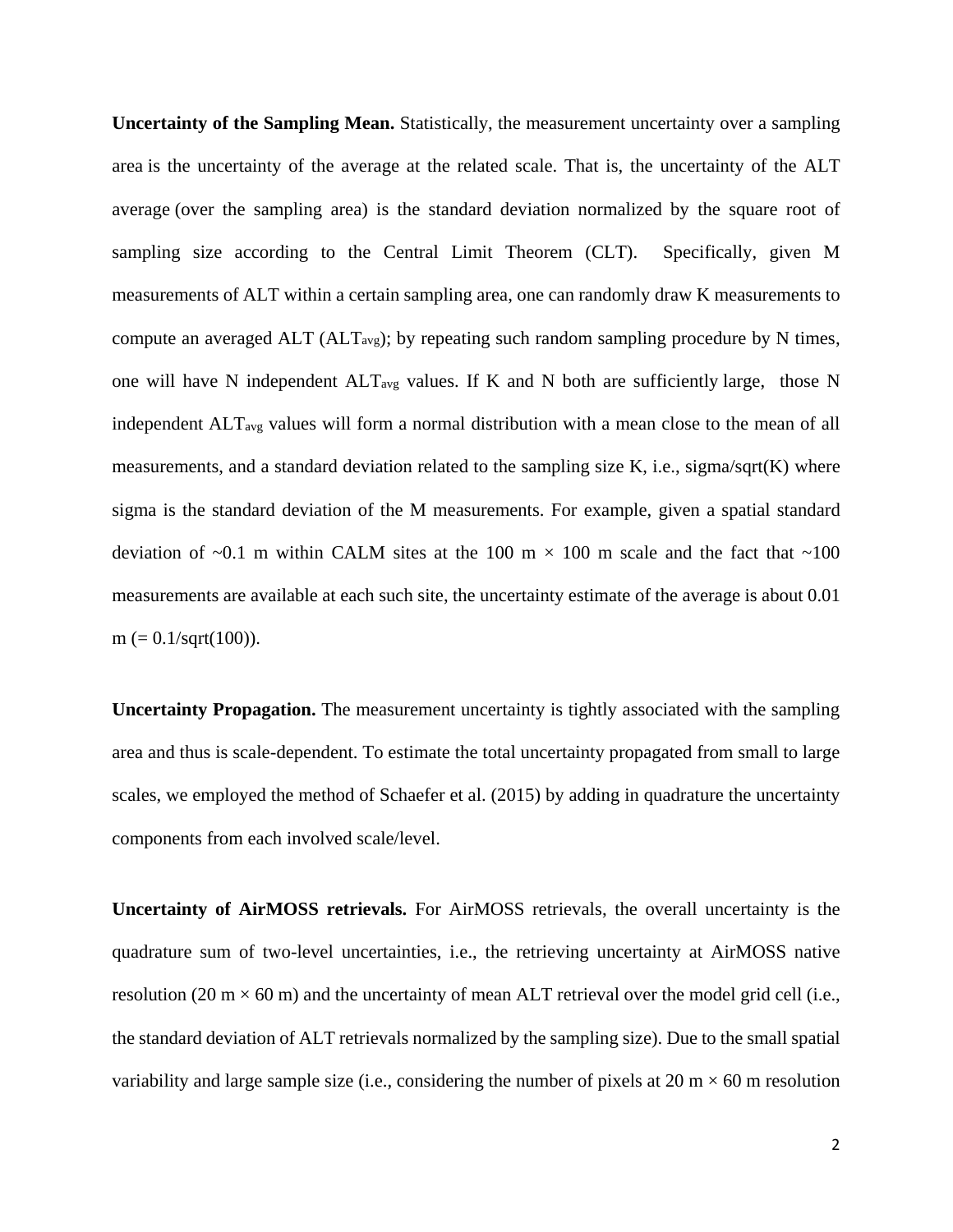within an 81-km<sup>2</sup> model grid cell) of retrievals, the uncertainty of the ALT mean aggregated to the model grid-scale is very small. Thus, the retrieving uncertainty dominates the overall uncertainty in the ALT retrievals.

**Uncertainty for CALM in-situ Measurements.** When comparing in-situ measurements with simulation results at the model grid-scale, the overall uncertainty for in-situ measurements should include the uncertainties from three levels, i.e., the probing uncertainty, the uncertainty of mean ALT at the CALM site scale, and the upscaling errors from the site scale to the model scale, as illustrated by the [Figure](#page-2-0) S1.



<span id="page-2-0"></span>Figure S1: ALT measurements at a variety of scales. The measurement uncertainties propagate from a probing point to a model grid-cell area of  $81 \text{ km}^2$ .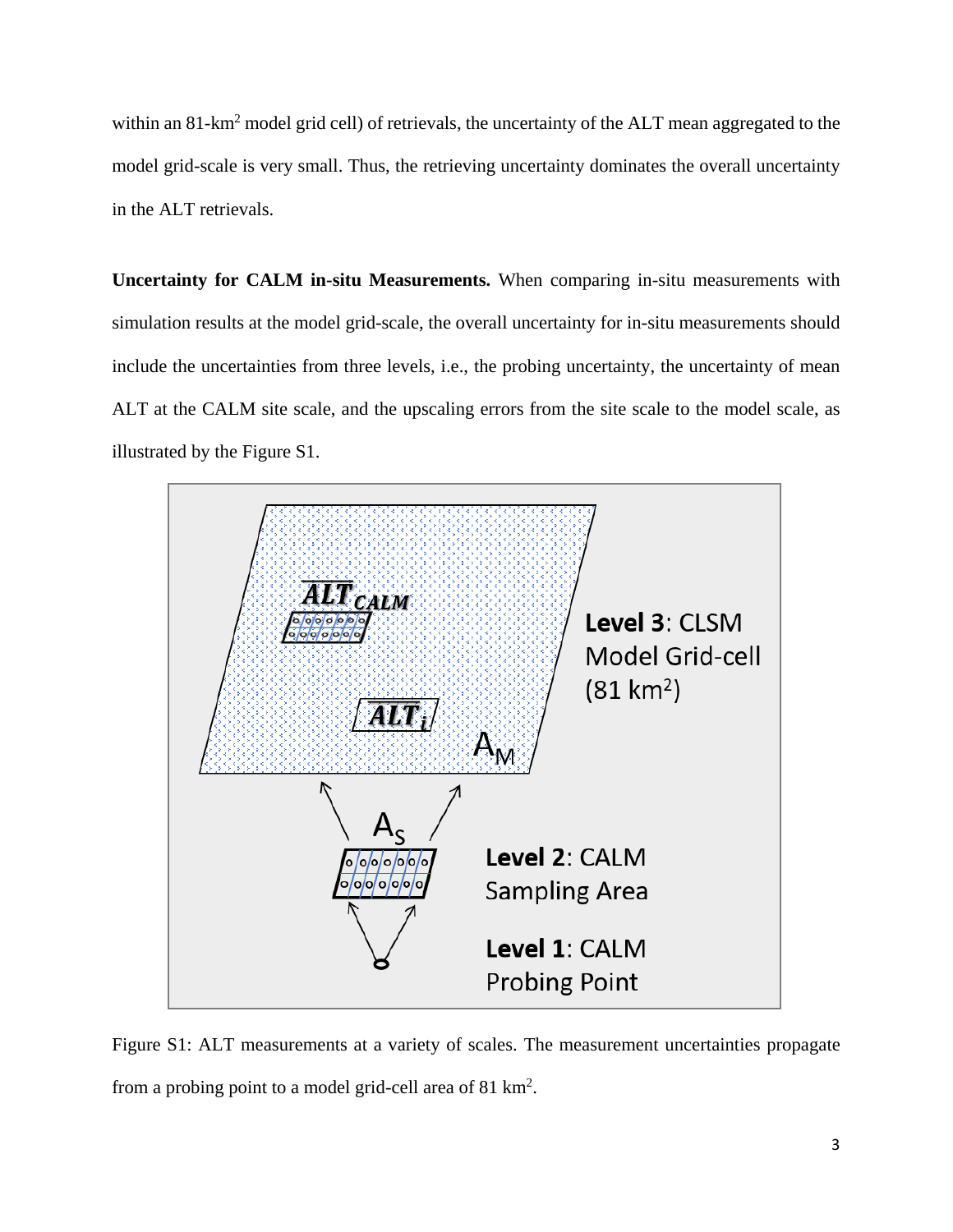A general strategy to estimate the total uncertainty ( $\sigma$ ) is to add in quadrature the uncertainty from each level (three levels in this case), as expressed in the equation below.

$$
\sigma = \sqrt{\sigma_3^2 + \sigma_2^2 + \sigma_1^2} \tag{S1}
$$

where  $\sigma_1$  represents the level-1 probing uncertainty,  $\sigma_2$  is the uncertainty of the mean ALT at the level-2 (or site-) scale, calculated as the standard deviation of measurements over the sampling area (As) normalized by the sampling size, and  $\sigma_3$  represents the level-3 upscaling error from sitescale  $(A<sub>S</sub>)$  to model grid-cell scale  $(A<sub>M</sub>)$ , similarly expressed as the standard deviation of the averaged ALTs  $(\overline{ALT}_i)$  of the same area  $(A_S)$  of the CALM sampling patch all over the model grid cell normalized by the sampling size (note the population size is approximately AM/AS). In reality, it is impossible to obtain this upscaling error, and thus the overall uncertainty for the measurements at the model grid scale cannot be realistically estimated.

**Representative Error for the Point-To-Grid Comparison.** We then disregard the statistical uncertainty for in-situ measurements at the model scale. Instead, we show the spatial variability of the measurements at the site scale to illustrate how heterogeneous the sampling area is in terms of ALT and thus how the site-scale sampling area is representative for a larger scale. This uncertaintyto-variability displacement was also adopted in other studies [\(Chen et al.,](#page-4-1) 2019; [Schaefer et al.,](#page-4-0)  [2015\)](#page-4-0). Such displacement between statistical uncertainty (expressed as the standard deviation normalized by the square root of sampling size) and spatial variability (expressed as the standard deviation) is particularly helpful for interpreting the spatial representative error of in-situ measurements associated with the point-to-grid comparison. However, one should notice that this estimate (simply the standard deviation) here is far away from the statistically "true" uncertainty of the average at the model grid-cell scale.